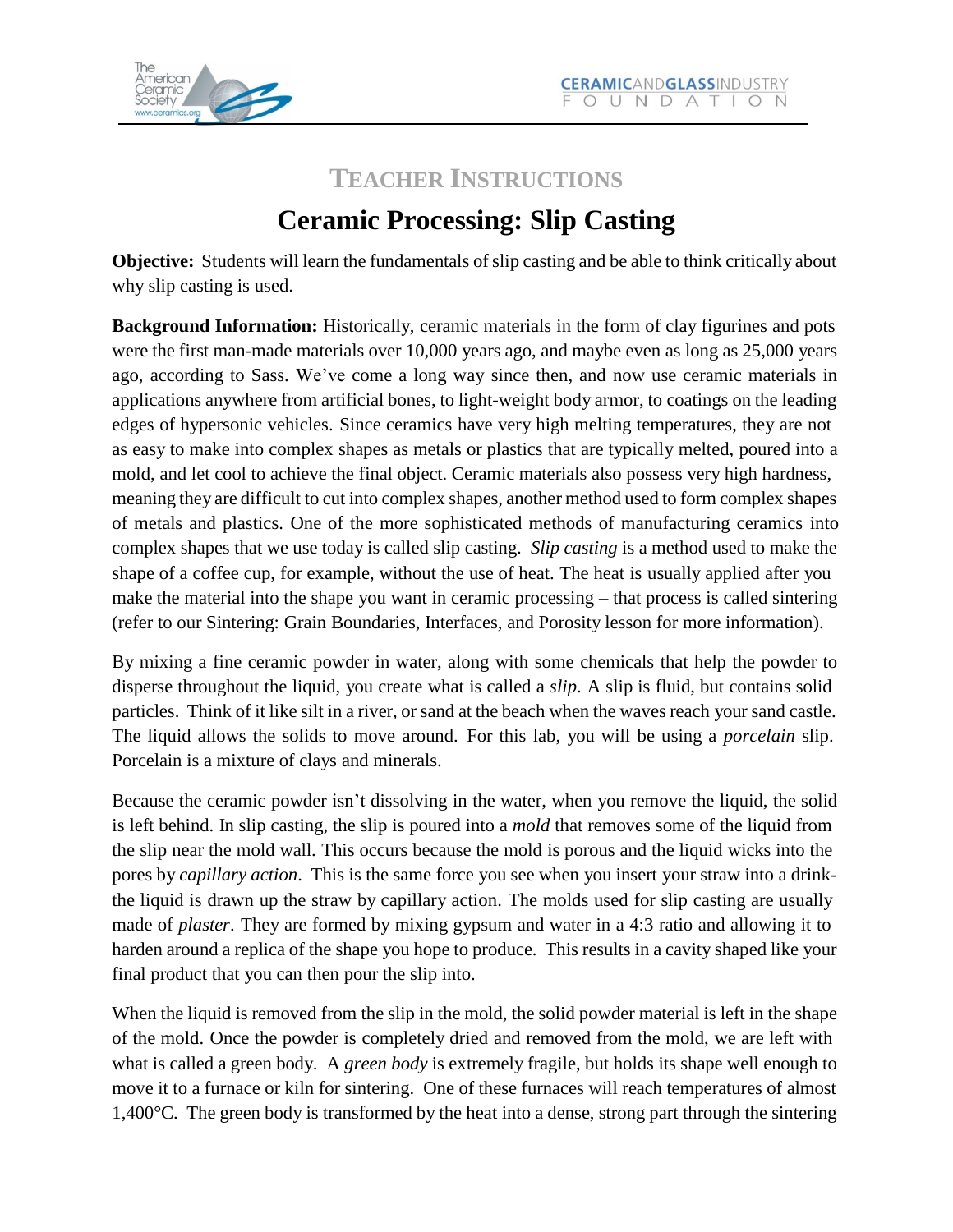

process. This firing step is essential to making useful ceramics. Oftentimes the green body is coated in a glaze before firing to give it a smooth exterior and make it safe to eat or drink out of. The slip casting process is illustrated below in Figure 1.



Figure 1: Schematic showing the steps used in slip casting. First the slip is prepared by mixing the ceramic powder with a liquid. Next the slip is poured into the mold which absorbs the liquid out of the slip leaving a thin wall of powder along the mold wall. The access slip is removed and the green body can then be removed from the mold. Finally, your part is placed *in a furnace to be sintered into the final dense object. (htt[ps://ww](http://www.britannica.com/technology/traditional-ceramics))w.[britannica.com/technology/traditional-ceramics\)](http://www.britannica.com/technology/traditional-ceramics))*

#### **Title:** How are complex ceramic shapes made?

**Lab Description:** In this lab, students will gain hands on experience in slip casting a small ceramic object. You can pre-make the molds then have the students slip cast their own part. This can be done in small groups, or individually depending on how many molds are made. If you have access to a high temperature furnace, you could also sinter the part after slip casting (recommended temperature is 2205° F; instructions are included with premade slip).

### **Keywords:**

slip casting: A method used to make complex shaped ceramics without having to melt them. slip: A liquid suspension of ceramic particles in water.

porcelain: A ceramic, which is often used in cooking and dishware, made up of a mixture of clays.

mold: The shaped cavity which is used to form another material into the desired shape.

capillary action: The ability of a liquid to flow into small spaces or tunnels.

plaster: A light, fragile, porous material often used in construction and art, with chemical formula  $CaSO<sub>4</sub>•2H<sub>2</sub>O.$ 

green body: A dry, unfired ceramic composed of tightly packed together powders.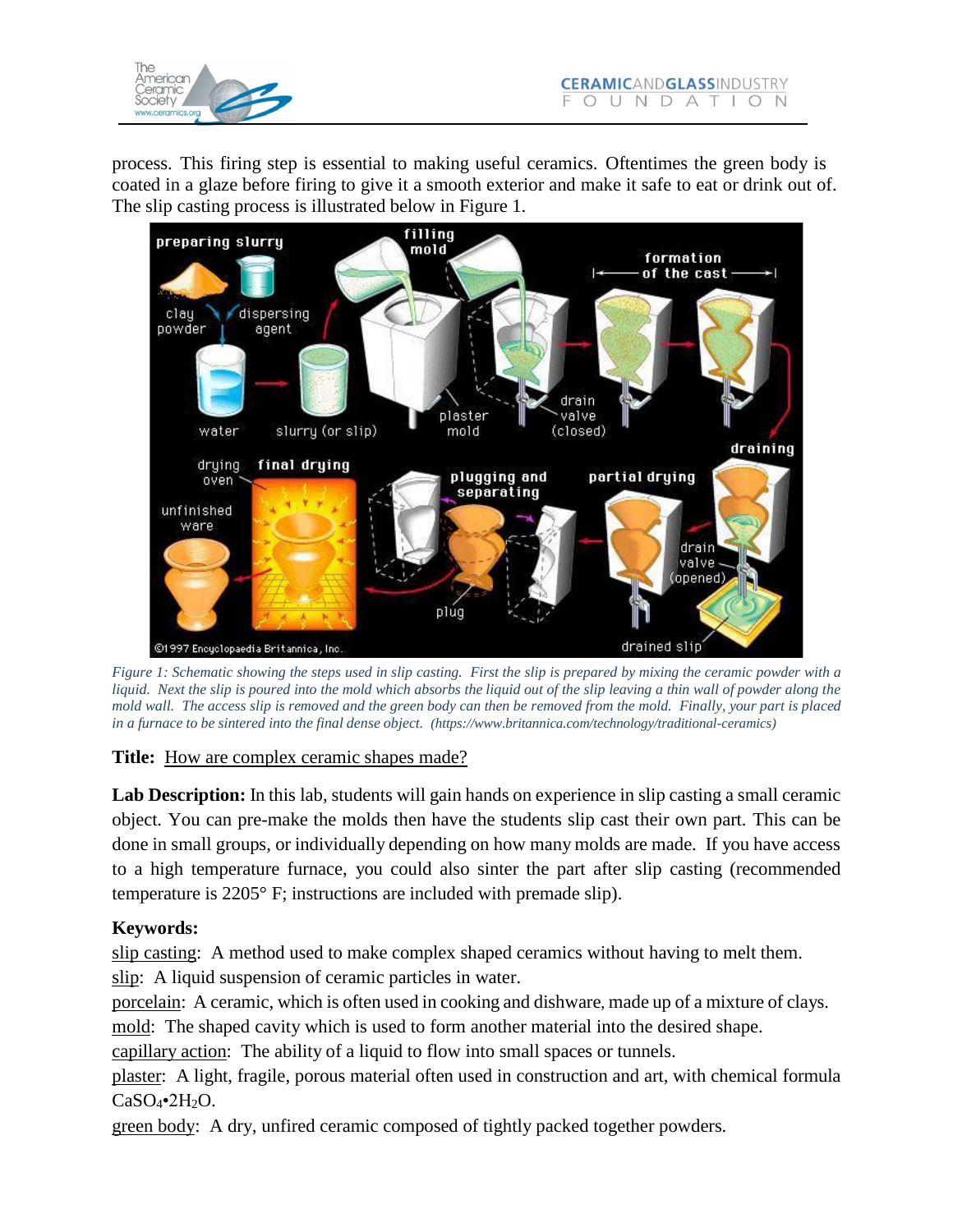



#### **Materials List:**

*1* – 8-pound container of plaster of paris powder (1 container makes 6-8 small molds). Can be found at amazon, Walmart, or your local craft store.

*1* – 1 gal. premade porcelain slip. Can be found on amazon (brand is Amaco).

*Plastic or aluminum trays* – should have the same number as the number of molds you want to make, and should be just slightly larger than the figurines you're using. Small Tupperware containers work great for this.

*Plastic cups/containers* – to weigh powders in for the mold making, and for students to pour the premade slip into prior to casting it in their mold.

*Small figurines or pots* – small pots, plastic figurines, etc. to shape the molds.

*Stir rod/spatula* – to mix the plaster to make the molds.

*Water* – to add to the plaster of paris.

*WD-40 or other lubricant* – to coat the figurines with before pouring the plaster to make them easier to remove.

*Paper towels/cloth* – to clean up any spills.

*Scale/balance* – to weigh the plaster.

*Gloves and safety glasses* – to protect your hands and eyes.

**Safety Precautions:** When mixing powders, be cautious not to breathe in the loose powders (a dust mask can be worn for protection). Always wear safety glasses. If using heat lamps to dry molds/parts, the lamps will be hot so caution should be used when around them.

#### **Instructions:**

Making plaster molds (for Teacher)

- 1. It may be helpful to view this video to give you an idea of what the process will be like: <https://www.youtube.com/watch?v=GIwNMYOIb6E>
- 2. Choose small pots or figurines to create the cavity for the slip cast in the mold, and choose how many molds you need to make.
- 3. Prepare your work area. Set out the plastic or aluminum trays/containers that you will use to pour the plaster into. It will also be helpful to coat the trays and figurines with a lubricant (WD-40 or any oil works).
- 4. Make your plaster for the mold by mixing water and plaster of paris (gypsum) powder in a 3:4 weight ratio (i.e. 30 grams of water to 40 grams of plaster of paris).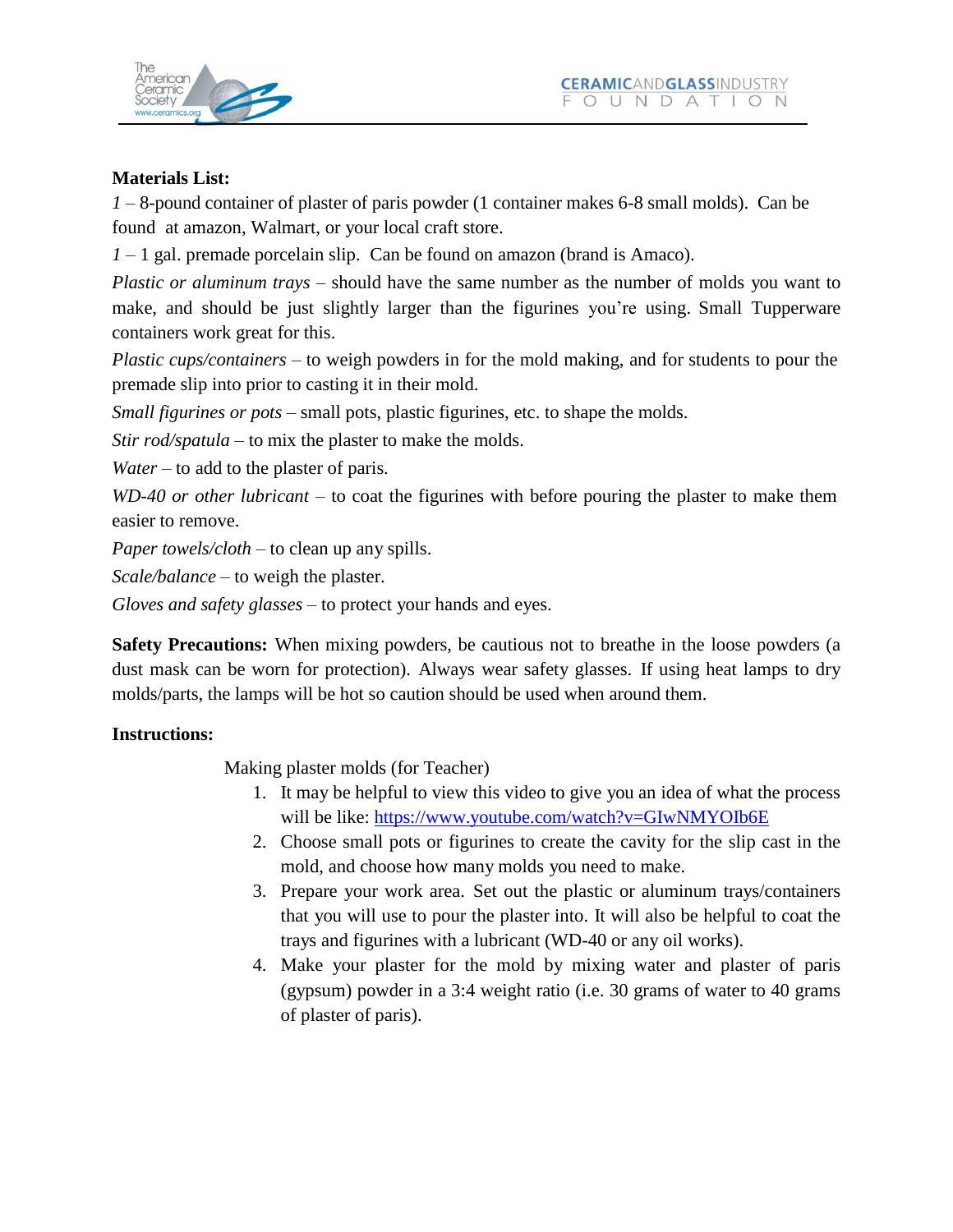- This weight ratio of water to powder is very important so be sure to weigh carefully. It is also important that the two are well mixed.
- The amount of plaster you will need to mix depends on the size of the mold (dictated by the size of the figurine you use) and how many you're making. For reference,  $\sim$ 3.4 kg (7.5 lbs.) of plaster of paris when mixed with the appropriate amount of water, will make approximately a 6" x 6" x 6" cube. If you use a figurine smaller than a 1" cube, this can make 6+ molds.
- 5. Place the pot or figurine open-end down in the tray.
- 6. Carefully pour the plaster in the trays around the figurine.
- 7. Allow the molds to dry at room temperature for 30-45 minutes.
- 8. Remove the molds from the trays and remove the figurine from the mold (it might be helpful to use a knife to chip away some of the mold to remove the figurine, but be careful as the mold is brittle and can potentially break!).
- 9. Place under a heat lamp or in a sunny window for 2-3 days (used to help ensure drying of the mold).
- 10. You may want to try slip casting a part yourself before having the students to make sure the molds were made properly.

Slip casting a part (for Students)

- 1. It may be helpful to watch this tutorial video to give you an idea of what the process looks like: <https://www.youtube.com/watch?v=y7IXhgQdRkc>
- 2. Weigh your mold and record its weight.
- 3. Pour the pre-made porcelain slip into the cavity (careful not to overflow).
- 4. Observe the edge of the slip near the mold walls you should be able to watch the material solidifying from the edges inward.
- 5. Once desired part thickness is reached (5-10mm, does not have to be exact, usually takes between 10-15 minutes), carefully pour out excess slip into waste container.
	- Here you can have different groups/students leave their slip in the mold for longer to achieve different part thicknesses.
- 6. The casted part should now resemble the cavity in the mold.
- 7. Carefully weigh the mold and casted part and record.
- 8. Place the mold (with the slip casted part still in the cavity) under a heat lamp or in a sunny window for 30-60 minutes to dry the part.
- 9. Remove the part from the mold (this can be done carefully to save the mold, or the mold can be broken to remove the part easier).
- 10. Weigh the part and record.
- 11. Let piece sit overnight to ensure that it dries.
- 12. Now you have a slip casted part!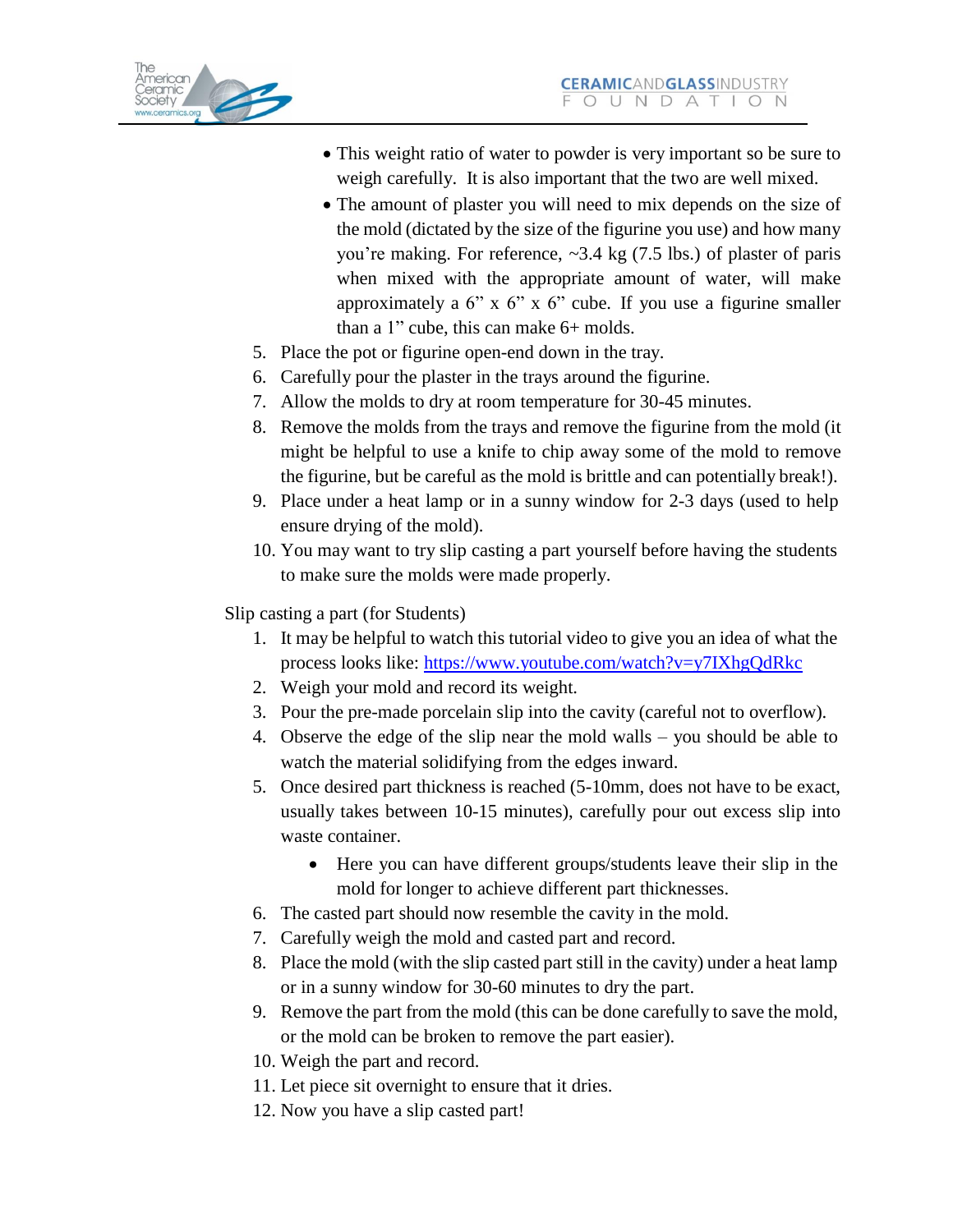

**Lab Hints & Troubleshooting:** If the mold seems very dense and hard and doesn't absorb water when trying to slip cast the part, there was probably too much water used when mixing the plaster of paris powder and water. If either the mold or casted part seem to crumble away after drying it for the instructed time, it may need to be set out to dry for longer. If you are having trouble removing the final dried parts from the mold, a small air gun (or hair dryer on low to no heat) can be used to blow on the part which will help it detach from the mold wall more easily.

**Clean up/Replacement Parts:** Clean any spills you may have had of the slip, and throw away disposable cups used to hold the slip. If molds were handled carefully, they can be stored and reused as long as they are fully dried out between uses.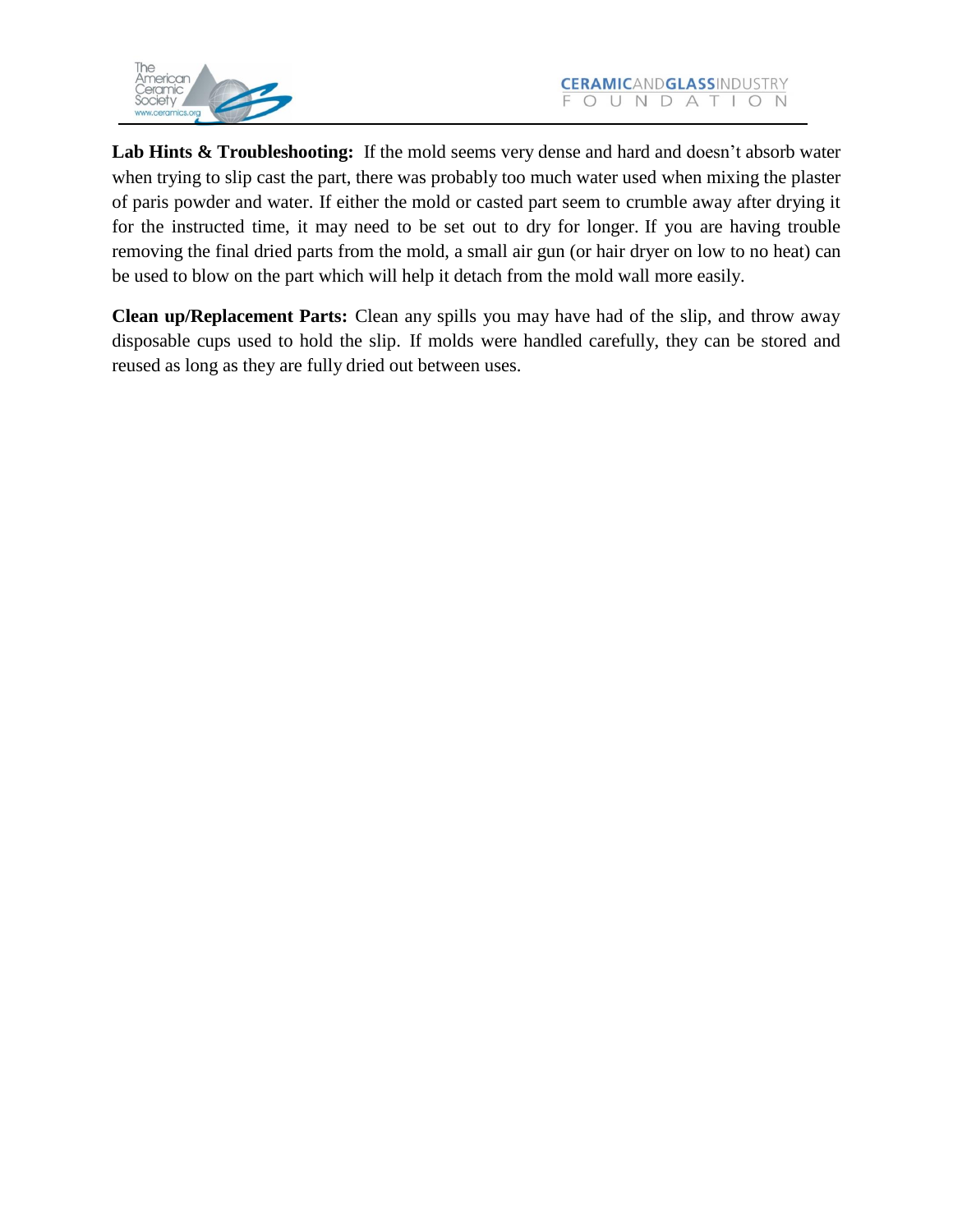

## **TEACHER DISCUSSION QUESTIONS**

# **Ceramic Processing: Slip Casting**

#### **Discussion Questions to Ask Before the Lab**

**1.** What are some things that we use in our every-day lives that are made of ceramics like porcelain? Remember, a ceramic is typically a hard, brittle, heat-resistant material.

*Discussion*: Bowls, plates, mugs, baking dishes, tiles, sinks, and toilets are just a few things we use every day that are made of ceramics. In fact, many of these pieces are made through industrial slip casting!

**2.** Ask students how they think those ceramics are made? For example, how would you make a ceramic pot or cup?

*Discussion*: Students may think these objects are made with a pottery wheel, or by molding/sculpting. Remind them that these ceramic dishes and cups are typically made in bulk to make them more affordable, and would take a very long time to do by hand in large quantities. Slip casting is used as a quicker process that can make large quantities in various shapes.

**3.** To help students understand how the water is being removed by the mold: Why does a sponge absorb water and water spread up a paper towel if you dip the end of it in water?

*Discussion*: The driving force for these porous objects absorbing water is capillary action. These are adhesive forces that pull water into small channels, like a drinking straw or small pores in a sponge or paper towel. A similar analogy to the water from the slip being wicked into the mold is when water from wet grass is wicked into the cuffs of cotton pants; water moves from areas of high concentration to low concentration.

#### **Discussion Questions to Ask After the Lab**

**1.** What advantages does this technique (slip casting) have over using a pottery wheel or handshaping some clay? Can you think of any limitations to using this process?

*Discussion*: Advantages to the slip casting technique are that it is a much faster process that can be used to make several different shapes. The thickness of the part is also easy to vary by keeping the slip in the mold for shorter or longer times. Remind students that shorter, easier processes mean less expensive parts. Using the same mold for creating many parts also insures the same dimensions and features of each part. There are limitations to using slip casting however. For example, it can be hard to keep the thickness of the part uniform around tight corners, which can be a problem for small parts with sharp features. Additionally, molds that are fragile and break after one or two uses can add cost to the process as you will continually have to make or buy more molds.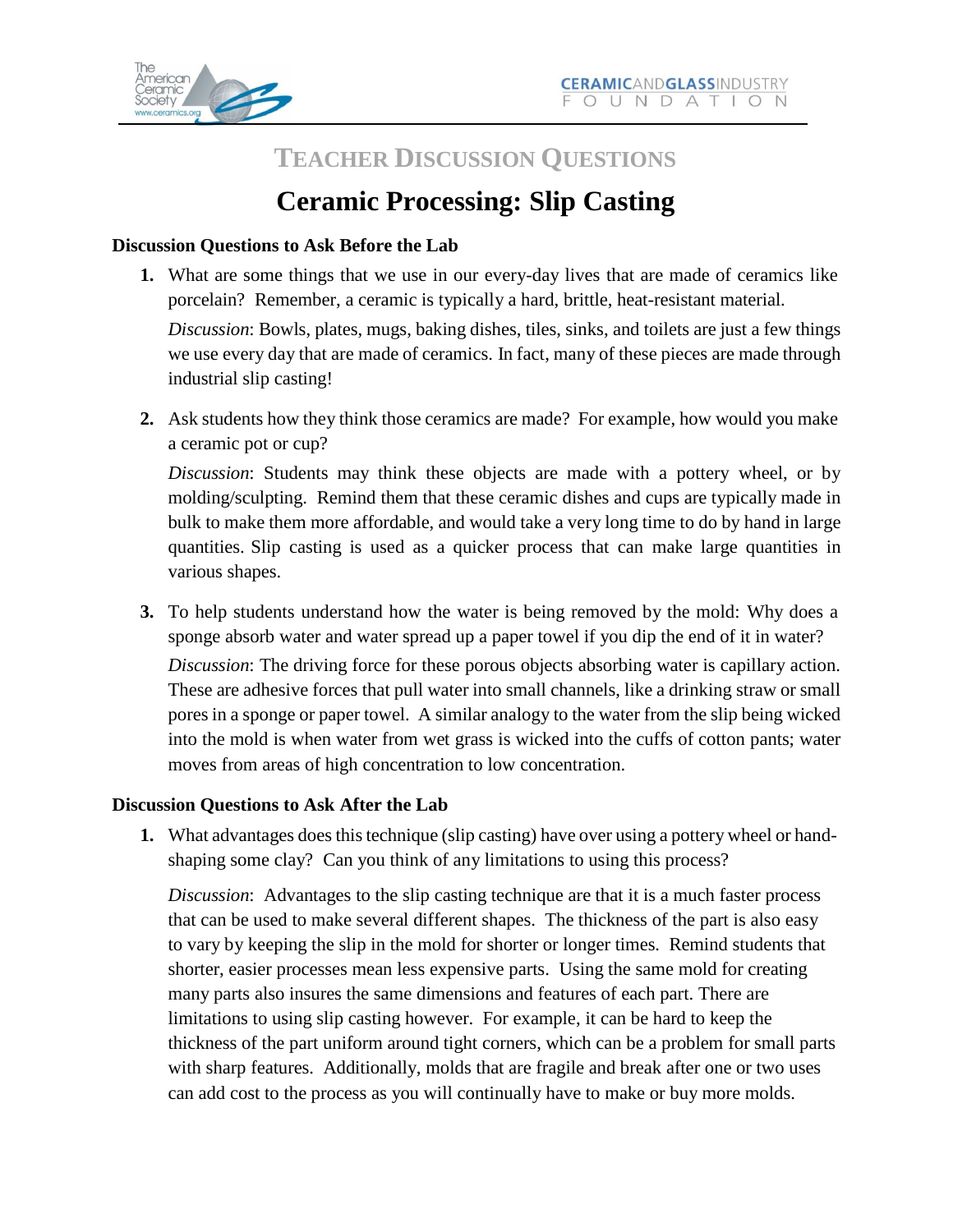

## **STUDENT LAB HANDOUT**

## **Ceramic Processing: Slip Casting**

**Background Information:** Historically, ceramic materials in the form of clay figurines and pots were the first man-made materials over 10,000 years ago, and maybe even as long as 25,000 years ago, according to Sass. We've come a long way since then, and now use ceramic materials in applications anywhere from artificial bones, to light-weight body armor, to coatings on the leading edges of hypersonic vehicles. Since ceramics have very high melting temperatures, they are not as easy to make into complex shapes as metals or plastics that are typically melted, poured into a mold, and let cool to achieve the final object. Ceramic materials also possess very high hardness, meaning they are difficult to cut into complex shapes, another method used to form complex shapes of metals and plastics. One of the more sophisticated methods of manufacturing ceramics into complex shapes that we use today is called slip casting. *Slip casting* is a method used to make the shape of a coffee cup, for example, without the use of heat. The heat is usually applied after you make the material into the shape you want in ceramic processing – that process is called sintering (refer to our Sintering: Grain Boundaries, Interfaces, and Porosity lesson for more information).

By mixing a fine ceramic powder in water, along with some chemicals that help the powder to disperse throughout the liquid, you create what is called a *slip*. A slip is fluid, but contains solid particles. Think of it like silt in a river, or sand at the beach when the waves reach your sand castle. The liquid allows the solids to move around. For this lab, you will be using a *porcelain* slip. Porcelain is a mixture of clays and minerals.

Because the ceramic powder isn't dissolving in the water, when you remove the liquid, the solid is left behind. In slip casting, the slip is poured into a *mold* that removes some of the liquid from the slip near the mold wall. This occurs because the mold is porous and the liquid wicks into the pores by *capillary action*. This is the same force you see when you insert your straw into a drink. The liquid is drawn up the tube by capillary action. The molds used for slip casting are usually made of *plaster*. They are formed by mixing gypsum and water in a 4:3 ratio and allowing it to harden around a facsimile of the shape you hope to eventually produce. This results in a cavity shaped like your final product which you can then pour the slip into.

When the liquid is removed from the slip in the mold, the solid powder material is left in the shape of the mold. Once the powder is completely dried and removed from the mold, we are left with what is called a green body. A *green body* is extremely fragile, but holds its shape well enough to move it to a furnace or kiln for sintering. One of these furnaces will reach temperatures of almost 1,400°C. The green body is transformed by the heat into a dense, strong part through the sintering process. This firing step is essential to making useful ceramics. Oftentimes the green body is coated in a glaze before firing to give it a smooth exterior and make it safe to eat or drink out of. The slip casting process is illustrated below in Figure 1.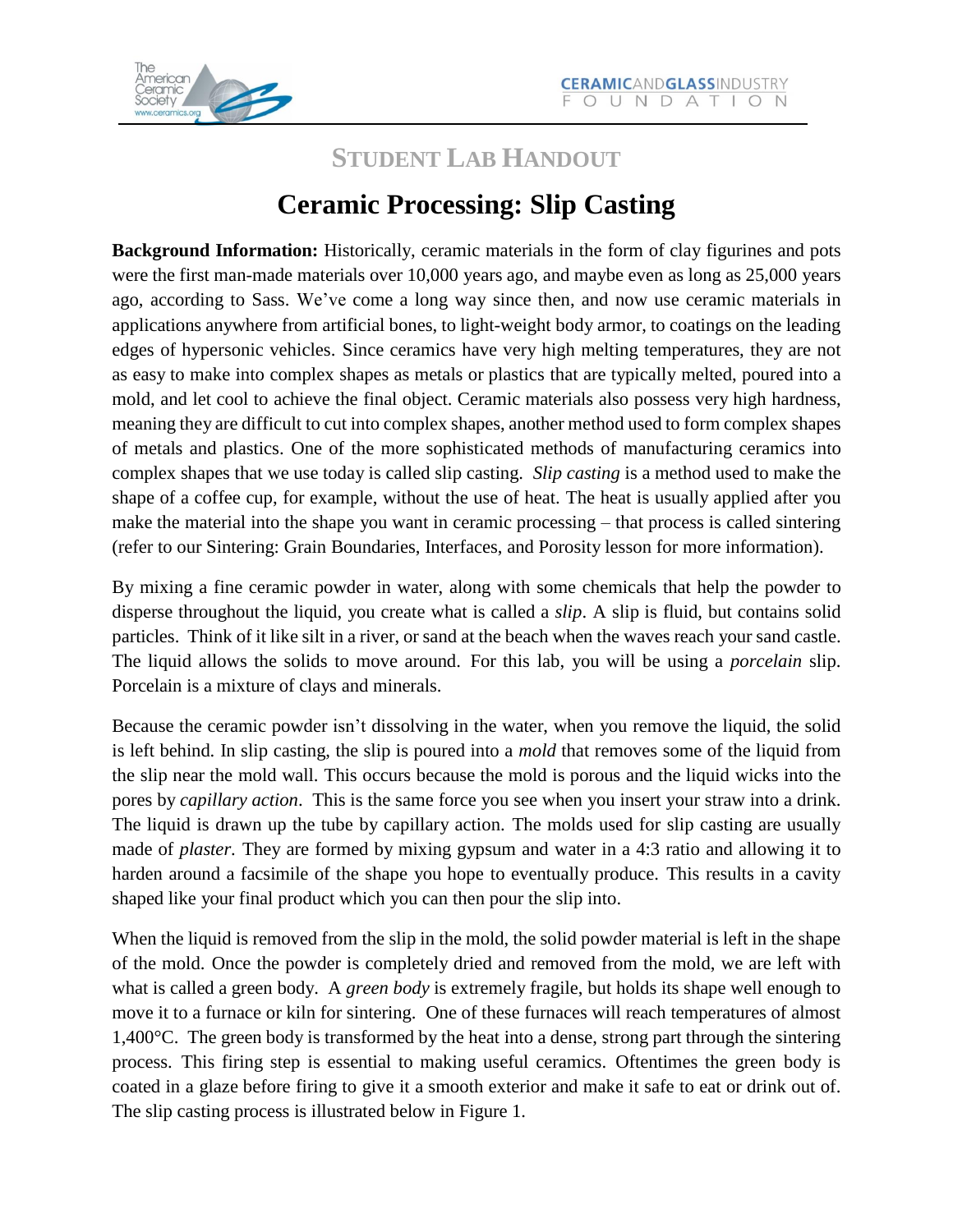

Figure 1: Schematic showing the steps used in slip casting. First the slip is prepared by mixing the ceramic powder with a liquid. Next the slip is poured into the mold which absorbs the liquid out of the slip leaving a thin wall of powder along the mold wall. The access slip is removed and the green body can then be removed from the mold. Finally, your part is placed *in a furnace to be sintered into the final dense object. (htt[ps://ww](http://www.britannica.com/technology/traditional-ceramics))w.[britannica.com/technology/traditional-ceramics\)](http://www.britannica.com/technology/traditional-ceramics))*

**Title:** How are complex ceramic shapes made?

**Lab Description:** In this lab, you will slip cast a small ceramic object.

**Keywords:** Slip Casting, Slip, Porcelain, Mold, Capillary Action, Plaster, Green Body

### **Materials List:**

*1* – mold used to make the part in.

- *1*  cup of premade porcelain slip.
- *Paper towels/cloth* to clean up any spills.
- *1*  pair of gloves and eye glasses.

**Safety Precautions:** Wear safety glasses and gloves to protect your hands and eyes. If using heat lamps to dry molds/parts, the lamps will be hot so caution should be used when around them.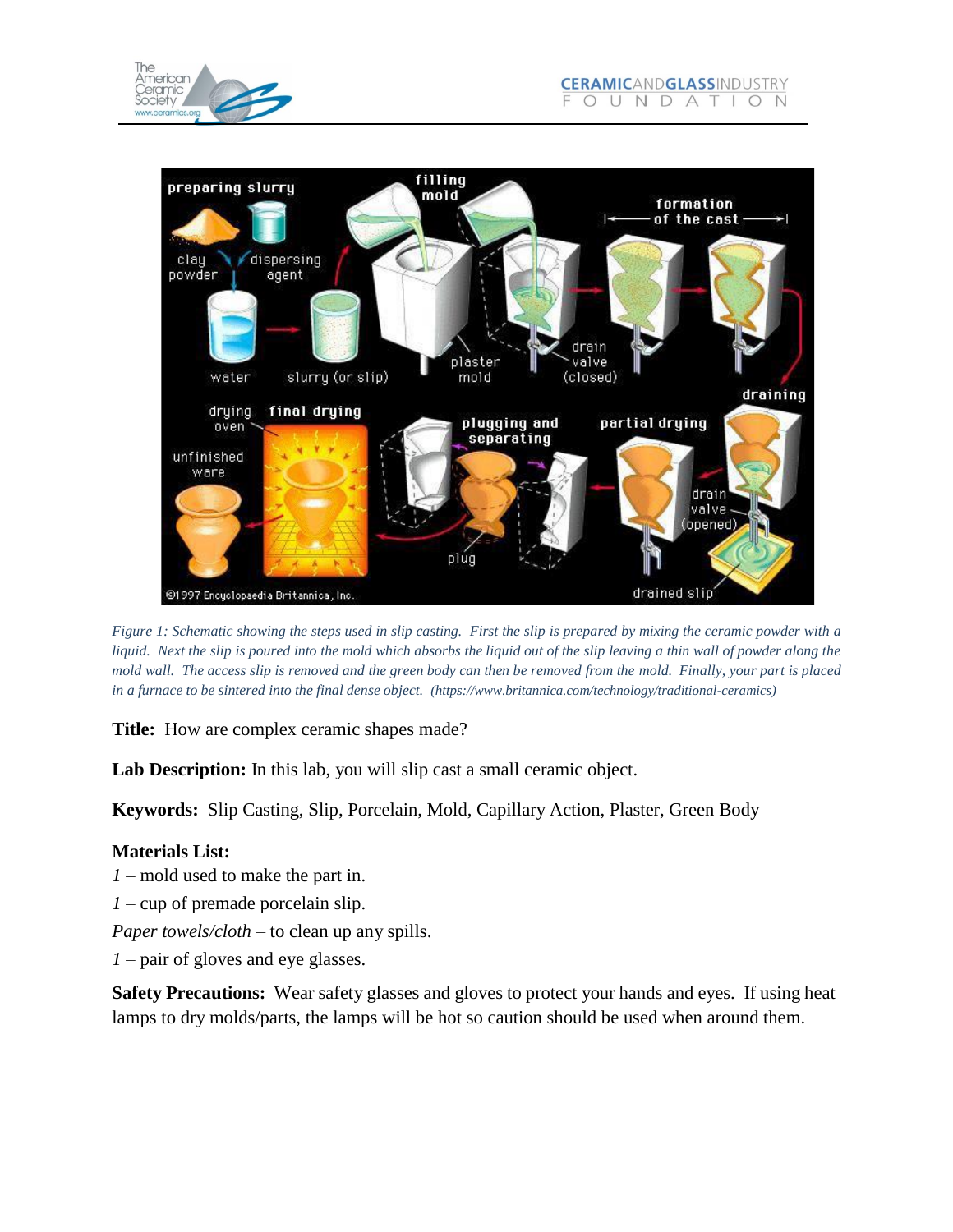

#### **Instructions:**

- 1. Weigh your mold and record it's weight:
- 2. Pour the pre-made porcelain slip into the cavity (careful not to overflow).Observe the edge of the slip near the mold walls – you should be able to watch the material solidifying from the edges inward.
- 3. Your teacher will instruct you on how long to leave the slip in the mold. Once desired part thickness is reached, carefully pour out excess slip into waste container.
- 4. The casted part should now resemble the cavity in the mold.
- 5. Carefully weigh the mold and casted part and record:
- 6. Place the mold (with the slip casted part still in the cavity) under a heat lamp or in a sunny window for 30-60 minutes to dry the part.
- 7. Remove the part from the mold (this can be done carefully to save the mold, or the mold can be broken to remove the part easier).
- 8. Carefully weigh the part and record:
- 9. Let piece sit overnight to ensure that it dries.
- 10. Now you have a slip casted part!
- 11. Answer the questions in the Student Question Handout.

**Clean up:** Clean any spills you may have had of the slip, and throw away disposable cups used to hold the slip.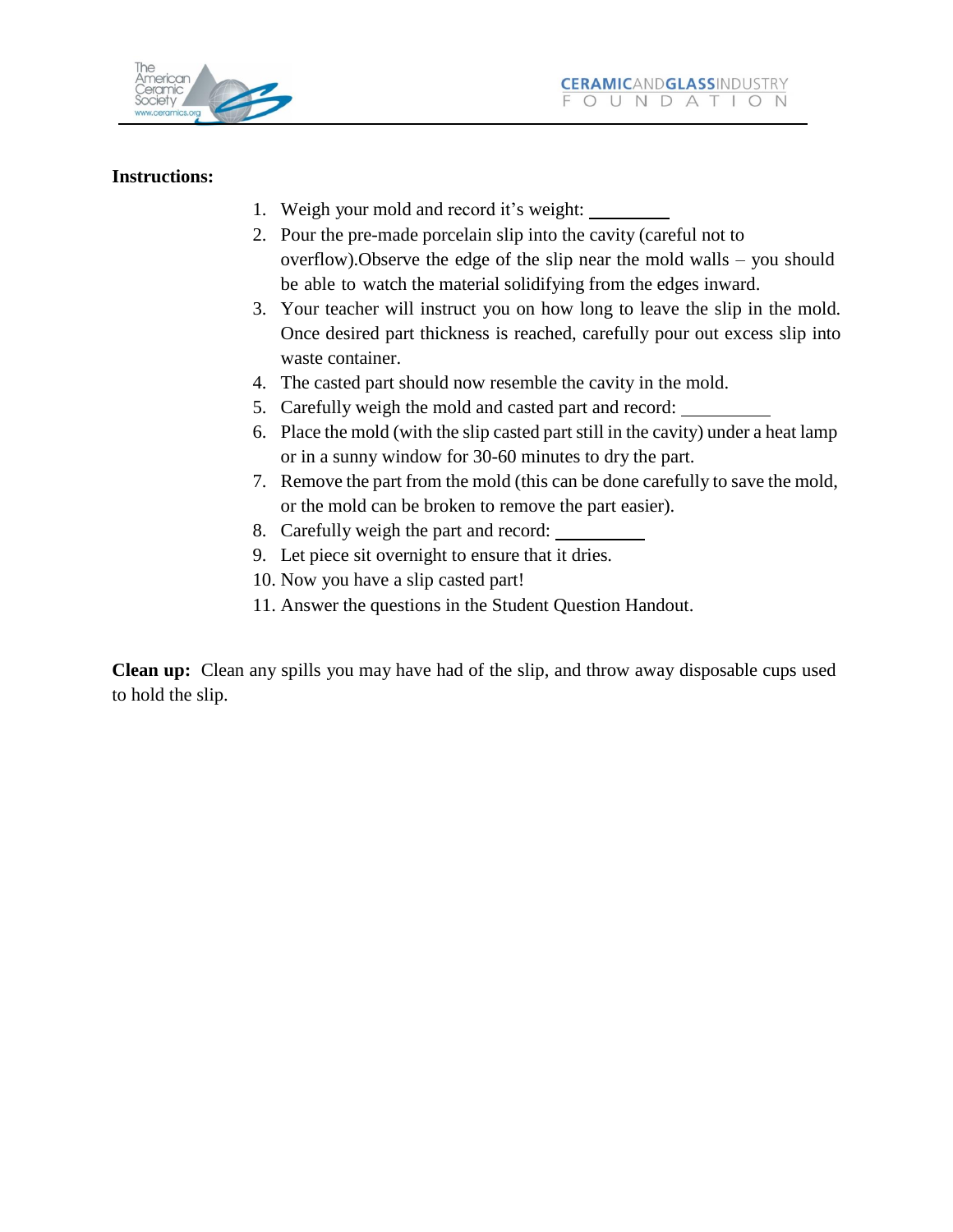

## **STUDENT QUESTION HANDOUT**

# **Ceramic Processing: Slip Casting**

**1.** What did you notice about the slip before and after you poured it into the mold? How did it change?

**2.** Calculate the difference in weight of the mold from before and after slip casting.

**3.** Why do you think the mold weight changed before and after slip casting? Describe what happened? If you left the slip in the mold for another hour, would the mold weigh more or less after?

**4.** Do you think the mold you used could be used again? Explain your answer.